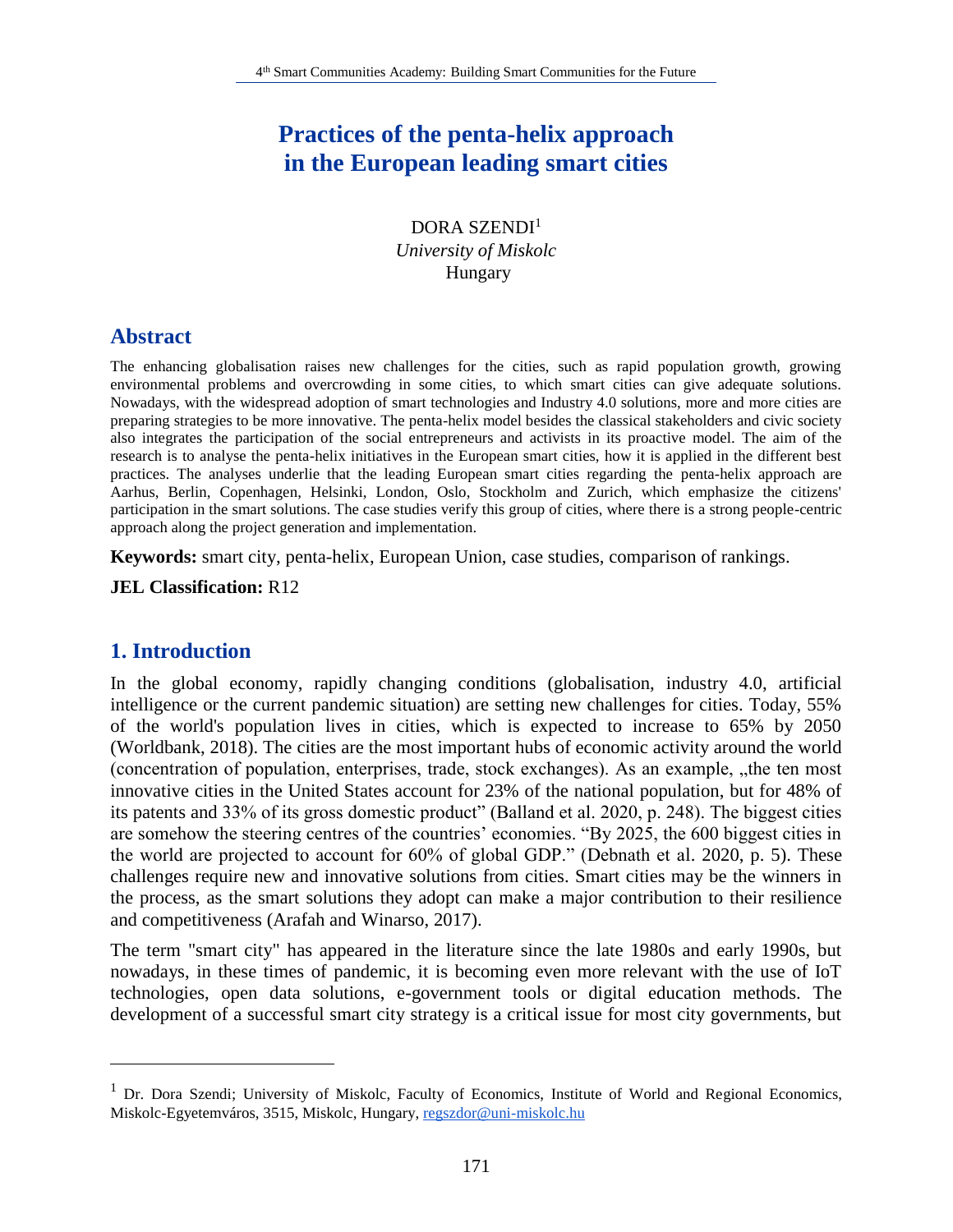the strategies for stakeholder engagement vary from city to city. Some use top-down approaches, while others emphasise bottom-up and co-creation methods. The aim of this research is to examine the success of smart cities from the perspective of penta-helix models, which, in addition to classical stakeholder involvement, also stress public participation (social entrepreneurs, civic society) in the design and implementation of smart strategies.

The main research question is whether cities that involve stakeholders more intensively in smart solutions can achieve better positions in the European ranking of smart cities? In the analysis, I will examine the ranking of the European smart cities, with a particular focus on factors that include stakeholder involvement, and then I will also overview/check some best practice solutions for the top performing cities.

## **2. Theoretical background**

The term 'smart city' became popular in the early 1990s and has changed its interpretation several times since then. Today, there is no single agreed-on definition of smart cities in all parts of the world. Initially, the vast majority of the definitions focused on the technological aspect of smart city development. One of the most frequently cited concepts in technocratic approaches is that of Harrison et al. (2010), emphasising that smart and appropriate use of ICT technologies can lead to intelligent, institutionalised and interconnected cities. Related to this ICT-based approach, Caragliu et al. (2009) have argued also that dimension of cities. Later on, more and more researchers integrated soft elements such as knowledge, innovation, creativity and human capital into the definitions, creating complex concepts. An example is related to Komninos (2011), who argues that a smart city is an area with a very high share of knowledge and innovation. Based on the above-mentioned dimensions and other empirical studies, the synthesis can be the following: A smart city is an area that adopts innovative strategies and solutions to improve the quality of life of the citizens, while effectively using the citizens' creativity and knowledge base (Szendi, 2019).

The concepts have a common feature of aiming to improve the quality of life of residents and emphasise the role of sustainability, innovation and knowledge. The different concepts attempt to define smart city performance based on several components (e.g. Giffinger et al. (2007): economy, people, governance, mobility, environment and living conditions) and a number of indicators, using both qualitative and quantitative ones. The role of stakeholders in smart city processes is rarely reflected in the definitions, as different cities may adopt different approaches based on their initial conditions, capabilities and governance methods. Lim et al. (2018, p. 44) argue that citizen-participation is an important aspect of today's smart cities, as the citizens are the possible source of the complexities, they are beneficiaries of the values which smart cities can deliver and they are also responsible for the development of smart cities. In the model of Simonofski et al. (2017) citizen-participation can be realized in three different forms: citizens as democratic participants (participation in governance, decisions), citizens as co-creators (direct interaction, living labs, online platforms), or citizens as ICT users (infrastructure, open data). The closest to the topic of this recent research is the role of citizens as co-creators, hence the pentahelix approach (proactive) integrates the participation of social entrepreneurs and activists alongside classical stakeholders and civil society.

Until the end of the first decade in the 2000s, the main idea of partnerships relied mainly on the approach of the triple-helix framework. This builds on the cooperation of three different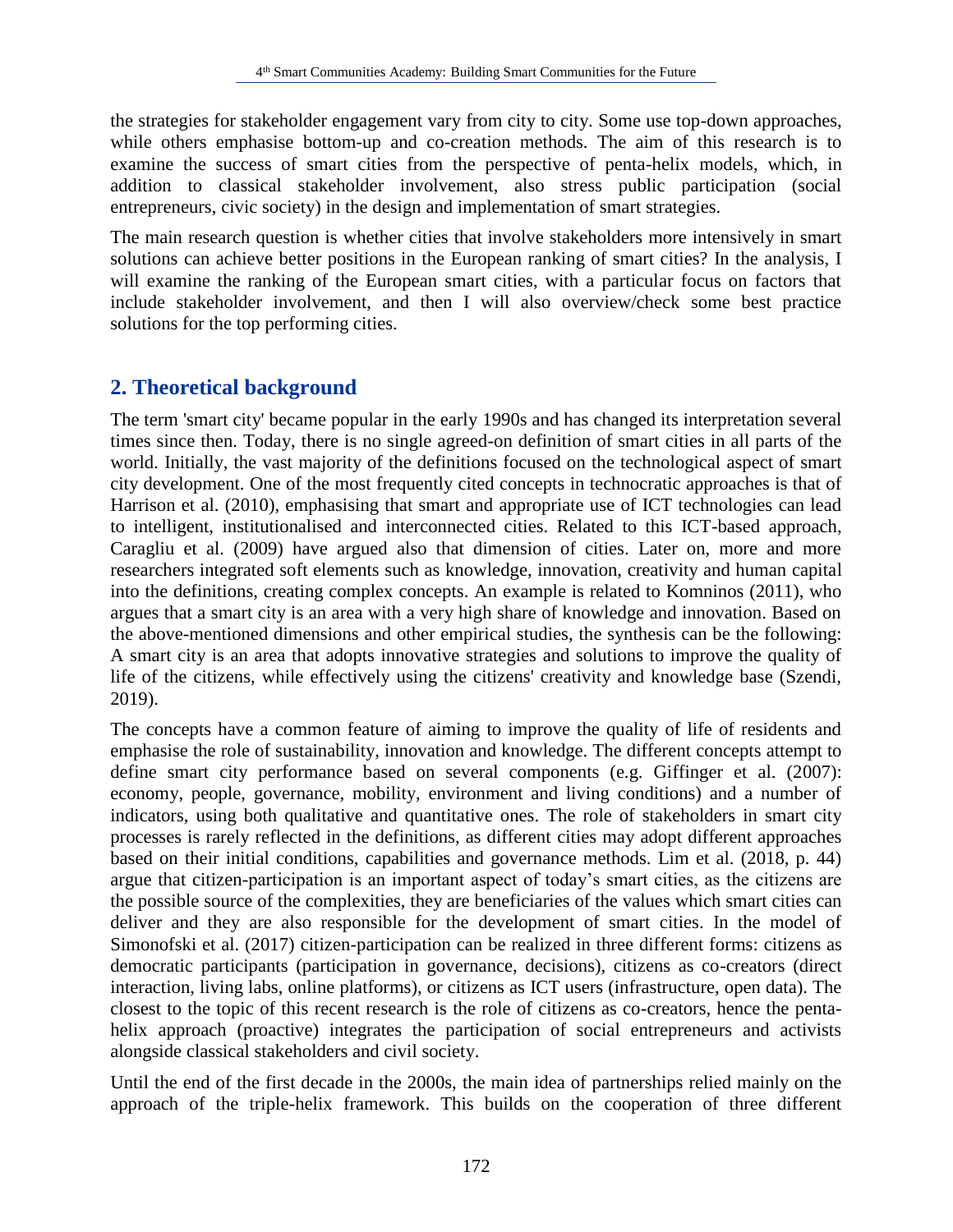stakeholder groups (public, private and academic fields - practically governments, enterprises and universities or research institutes). It is basically a top-down model where the role of civic engagement is relatively low (Calzada and Cowie, 2017).

Compared to this the quadruple-helix, coming from the 2010s, also integrates the participation of the civic society in the model, as "triple-helix is not really sensitive enough for democratic additionality" (European Union, 2016, p. 14). This model gives a reactive solution for the emerging problems, and can react more flexibly to the changes happening in the city's environment. So it is an institutionalized bottom-up framework, where also the civic society can contribute to build smarter solutions (Szendi, 2021).

The penta-helix approach goes one step further, as it integrates the social entrepreneurs and the social activists in a proactive model, where the project ideas are generated in a bottom-up manner (Calzada, 2020). It is important to mention that two interpretations of the penta-helix approach are prevalent parallel in the literature. The approach described above interprets the model in terms of the number of stakeholders and their contribution, based more on the emerging needs of local communities. However, there is another interpretation, which includes besides the elements of triple helix (industry, government, academia) the society as a fourth helix pillar, and the environment as the fifth helix dimension (e.g. Cabrera-Flores et al. 2020). Regarding smart cities, I thought that the first version (which integrates citizen-participation and social entrepreneurs) is closer to the research topic, as smart cities have in the majority of concepts their own pillar dedicated to environmental issues, and the different types of project generation processes are more interesting.

Based on the above, my main focus area is on the examination of smart city solutions in Europe from the aspect of penta-helix approach. In most cases, the governance or people pillar includes information regarding citizen-engagement.

## **3. Methodology and data**

The aim of the research is to examine the success of smart cities from the aspect of the pentahelix approach, which also emphasises the participation of residents in the design of smart strategies. The first step of the research was to compare different smart city rankings in order to see the best performing cities in different dimensions and find the common points of the rankings. The analysis covered the following six models:

- 1. Giffinger et al. (2007) ranking of European medium-sized cities;
- 2. Giffinger (smart-cities.eu) ranking of larger European cities (2015);
- 3. IMD Smart City Index (2020);
- 4. Eden Strategy Institute Top 50 Smart City Governments (2018);
- 5. IESE Cities in Motion Index (2020);
- 6. Szendi et al. (2020) smart index ranking of EU28 capitals.

In each model I examine the role of the citizen-participation component in the global smart city ranking mostly based on the governance and people pillars.

For each method, I have defined a threshold value which indicates the success of cities in each pillar. Table 1 below summarises these critical points of the analysis.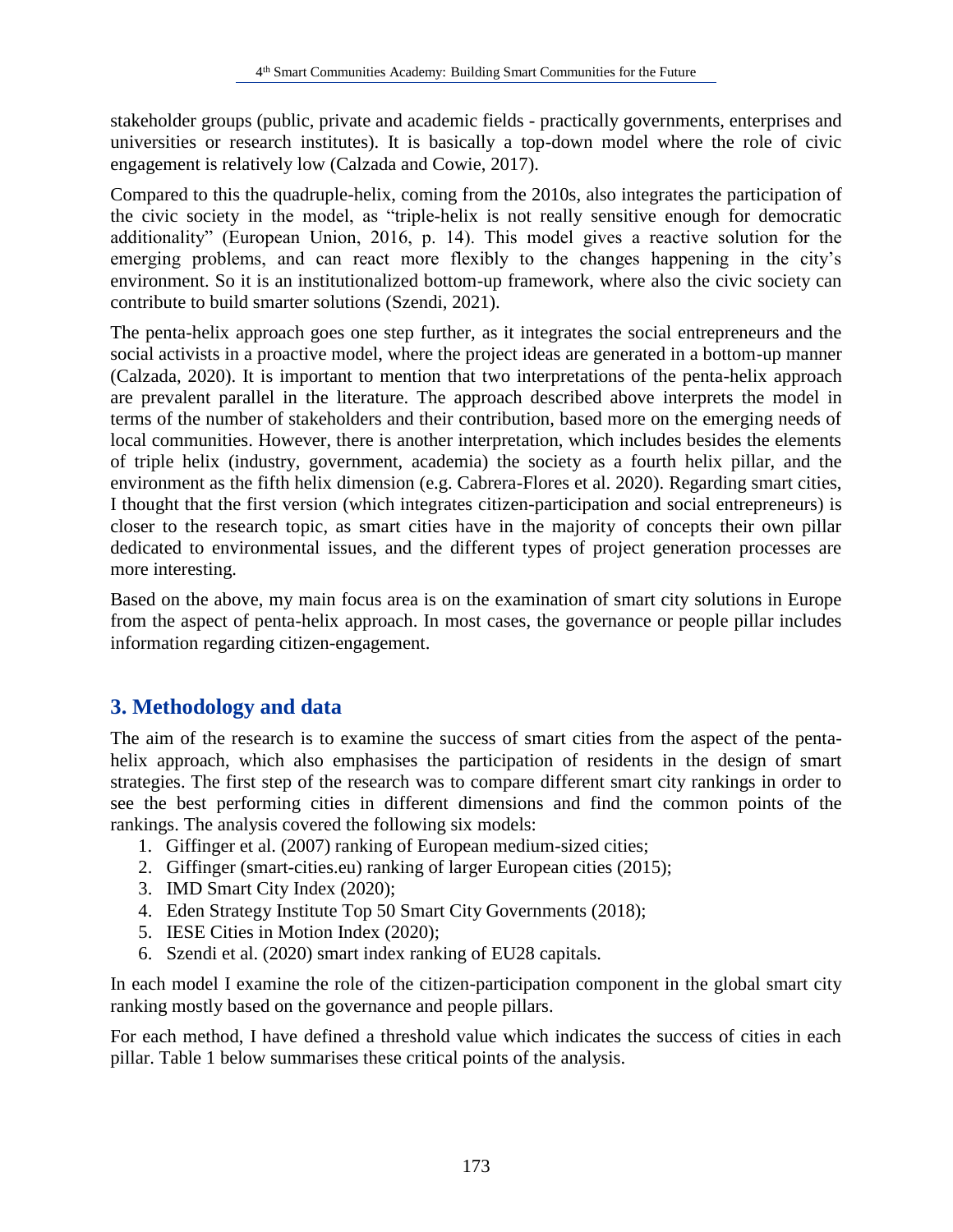| <b>Method</b>                                                                                      | <b>Threshold</b>                                                                          | <b>Notes</b>                                                                                                                                                                                                                                                                                                   |
|----------------------------------------------------------------------------------------------------|-------------------------------------------------------------------------------------------|----------------------------------------------------------------------------------------------------------------------------------------------------------------------------------------------------------------------------------------------------------------------------------------------------------------|
| Giffinger et al. 2007 for medium-sized both people and governance pillar top  -<br>European cities | 10 position, complex index top 10<br>position                                             |                                                                                                                                                                                                                                                                                                                |
| Giffinger et al. 2015 for larger<br>European cities                                                | both people and governance pillar top  -<br>10 position, complex index top 10<br>position |                                                                                                                                                                                                                                                                                                                |
| IMD Smart city index (2020)                                                                        | minimum 2 significant components<br>from the total 3                                      | Components: 1. minimum 30% of<br>respondents have thought the<br>citizens engagement as the most<br>important priority axis (from the<br>analysed 15), 2. minimum 65% of<br>respondents contributes in decision-<br>making, 3. minimum 65% of<br>respondents provides feedback on<br>local government projects |
| Eden Strategy Institute Top 50 smart<br>city governments                                           | top 25 places in people-centricity<br>pillar                                              | people-centricity component means a<br>"sincere, people-first design of the<br>future city"                                                                                                                                                                                                                    |
| <b>IESE Cities in Motion index</b>                                                                 | governance pillar top 25 places                                                           |                                                                                                                                                                                                                                                                                                                |
| Szendi et al. 2020. smart performance<br>of EU28 capitals                                          | top cities in governance pillar                                                           |                                                                                                                                                                                                                                                                                                                |

**Table 1 Selected methods and their threshold values**

Source: own compilation

The original model by Giffinger et al. (2007) analyses the best performing European mediumsized cities along six dimensions: economy, people, governance, mobility, environment and living conditions. The criteria for cities are: a population of between 100 000 and 500 000, at least 1 university in the area and a catchment area with a population of up to 1 500 000. The same components and indicators were subsequently used to assess the larger European cities (population between 300 000 and 1 million; included in the Urban Audit database). The IMD Smart city index was most recently published in 2020, and ranks the 109 smartest cities in the world. The list measures residents' opinions on the structures and technological applications available in their cities (IMD, 2020). The Eden Strategy Institute evaluates the Top 50 smart city governments based on 10 factors: vision, leadership, budget, financial incentives, support programs, talent-readiness, people-centricity, innovation ecosystems, smart policies and track record. The IESE Cities in Motion index is produced annually by the University of Navarra Business School and is also a well-known example of smart city ranking. The current (2020) version of the index ranks the 174 analysed cities on the basis of 9 dimensions and 101 indicators. The main dimensions are: human capital, social cohesion, economy, governance, environment, mobility and transport, urban planning, technology and international relations. Szendi et al. 2020 analysed the smart performance of the EU28 capitals based on the methodology of Giffinger et al. (2007) with an extended and modified indicator structure.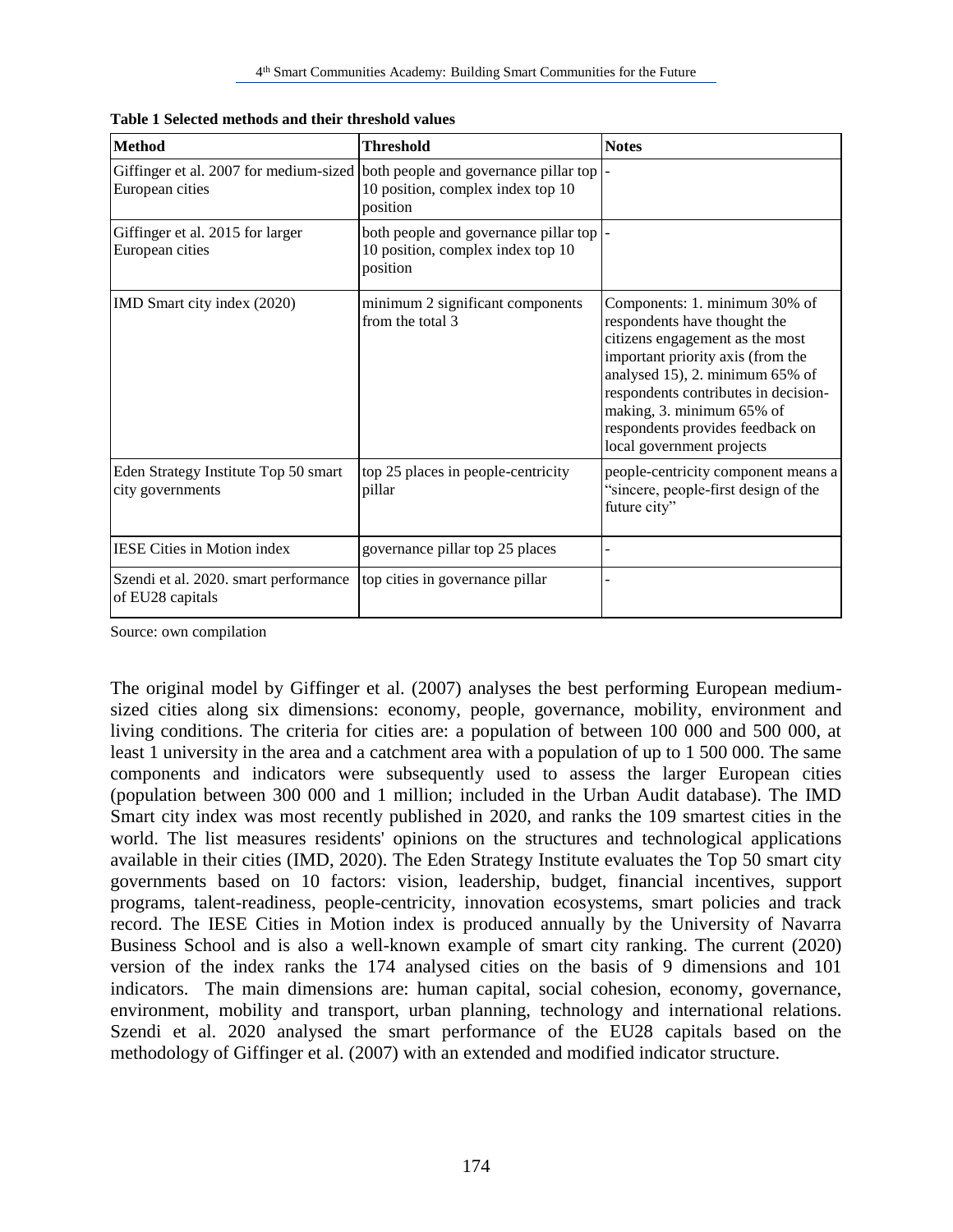## **4. Results**

The ranking of cities based on the penta-helix approach can be compiled from those cities that are indicated in a favourable position in the above-mentioned rankings. The different methods have resulted in the following number of cities (Table 2): Giffinger et al. (2007) model: 5 significant cities, Giffinger et al. (2015) model: 6, IMD smart city index: 3, Eden Strategy Institute: 7, IESE Cities in Motion index: 7 and Szendi et al. (2020): 5 cities.

| Giffinger et al. 2007<br>medium-sized                             | Giffinger et al. 2015<br>larger                                   | <b>IMD</b> Smart city<br>index         | <b>Eden Strategy</b><br><b>Institute</b> | <b>IESE Cities in</b><br><b>Motion</b> | Szendi et al.<br>2020.   |
|-------------------------------------------------------------------|-------------------------------------------------------------------|----------------------------------------|------------------------------------------|----------------------------------------|--------------------------|
| both people and<br>governance pillar<br>top 10, complex top<br>10 | both people and<br>governance pillar<br>top 10, complex top<br>10 | minimum 2<br>significant<br>components | top 25 people-<br>centricity             | governance<br>top 25                   | top governance<br>pillar |
| Aarhus                                                            | Stockholm                                                         |                                        | Zurich<br>London                         |                                        | Copenhagen               |
| Umeaa<br>Copenhagen                                               |                                                                   | Oslo                                   | <b>Barcelona</b>                         | Reykjavik                              | <b>Stockholm</b>         |
| Eskilstuna<br>Göteborg                                            |                                                                   | Geneva                                 | Vienna                                   | Copenhagen                             | Luxemburg                |
| Odense                                                            | Helsinki                                                          |                                        | Amsterdam                                | Berlin                                 | Helsinki                 |
| Jyväskylä                                                         | Aarhus                                                            |                                        | Tallinn                                  | Zurich                                 | Valletta                 |
|                                                                   | Malmö                                                             |                                        | Berlin                                   | Oslo                                   |                          |
|                                                                   |                                                                   |                                        | Dublin                                   | Stockholm                              |                          |

|  |  |  | Table 2 Significant cities by the different components |
|--|--|--|--------------------------------------------------------|
|  |  |  |                                                        |

Source: own compilation

Two main clusters can be distinguished from the results: leading cities regarding the penta-helix approach, whose significant position is supported by 2 or 3 methods, and strong cities regarding the penta-helix approach, which are supported by 1 method. I have examined the cities' performance based on the different indices and have created clusters among them. The intersection of the created clusters has resulted in two groups of cities with different characters. The synthesis of the rankings can be transformed to the following hierarchy (Figure 1).

The penta-helix approach, involving social entrepreneurs and activists, helps to better respond to the challenges of a changing environment and can increase the resilience of cities. The vast majority of the world's leading smart cities are using this model to shape their smart vision; however, the geographical intensity of this model's application varies considerably. In Europe, it is mainly Scandinavia where the adoption is the highest. It is also remarkable that these citizencentred components are not always a guarantee for overall success, but can be a major contributor to a good overall position (and a traditionally top-down driven city can be similarly successful, like Vienna). Europe's leading smart cities according to the penta-helix approach are Aarhus, Berlin, Copenhagen, Helsinki, London, Oslo, Stockholm and Zurich, where community participation plays a strong role in the creation of smart city projects.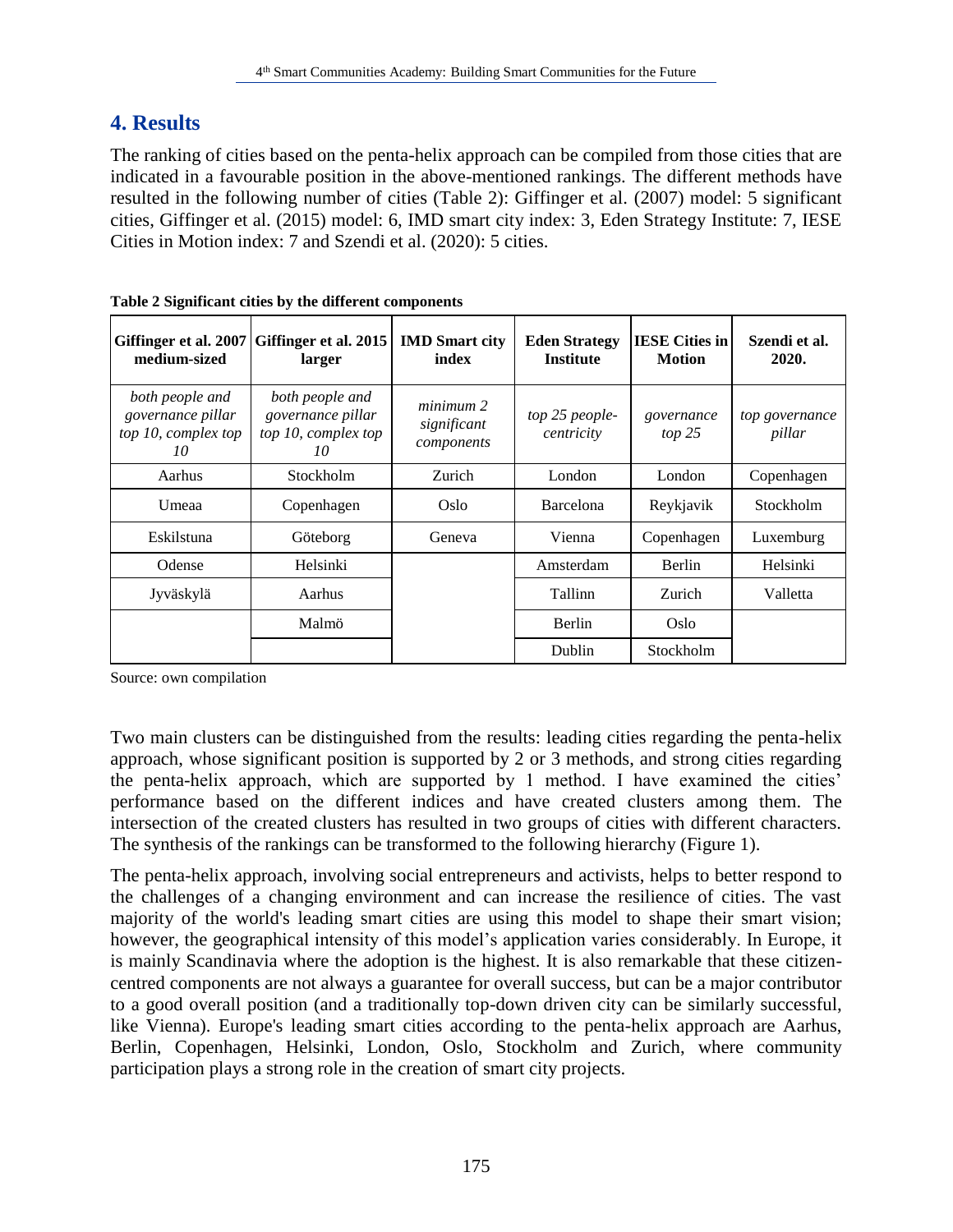

**Figure 1 Hierarchy of smart cities regarding the penta-helix approach**

Source: own edition

#### **4.1 Case studies**

In the last part of the study, I have examined some examples of the above-mentioned leading smart cities to see what kind of co-creating projects exist in the practice which support their good position.

#### **Aarhus**

In the case of the Danish Aarhus, the smart city idea is based on the Smart Aarhus project, which uses digital solutions to make Aarhus greener, better and generally smarter. The project is implemented by the collaboration between the municipality, companies, citizens and knowledge institutions (smartaarhuseu.aarhus.dk, 2021). So it is a working penta-helix. Regarding the projects, there are a lot of different solutions in the city, like the center for telehealthcare, LED street lights, IoT Forum, traffic control center, or open data portal. The mostly participationcentered solution may be probably the Aarhus City lab (a digital test center for smart city solutions and a showroom for smart initiatives), where the citizens can actively contribute to project generation (smartaarhuseu.aarhus.dk, 2021).

#### **Berlin**

The main aim of the Smart Berlin project is threefold: 1. expanding the international competitiveness of the Berlin-Brandenburg metropolitan region, 2. increasing the resource efficiency and climate neutrality of Berlin by 2050, and 3. creating a pilot market for innovative applications (Senate Department for Urban Development and the Environment, 2015). The implementation model follows basically rather a quadruple-helix framework, and involves the following stakeholders: economic actors, alliances, science field, NGOs, representatives, government. But the city also has a CityLAB where the different stakeholders can participate in the project generation processes. Here also the social activists, NGOs can suggest new solutions, but the participation of inhabitants is weaker. The main ways of creating projects are various coworking, discussion events, hackathons, think tanks, experimental labo-ratories and exhibition areas (smart-city-berlin, 2021).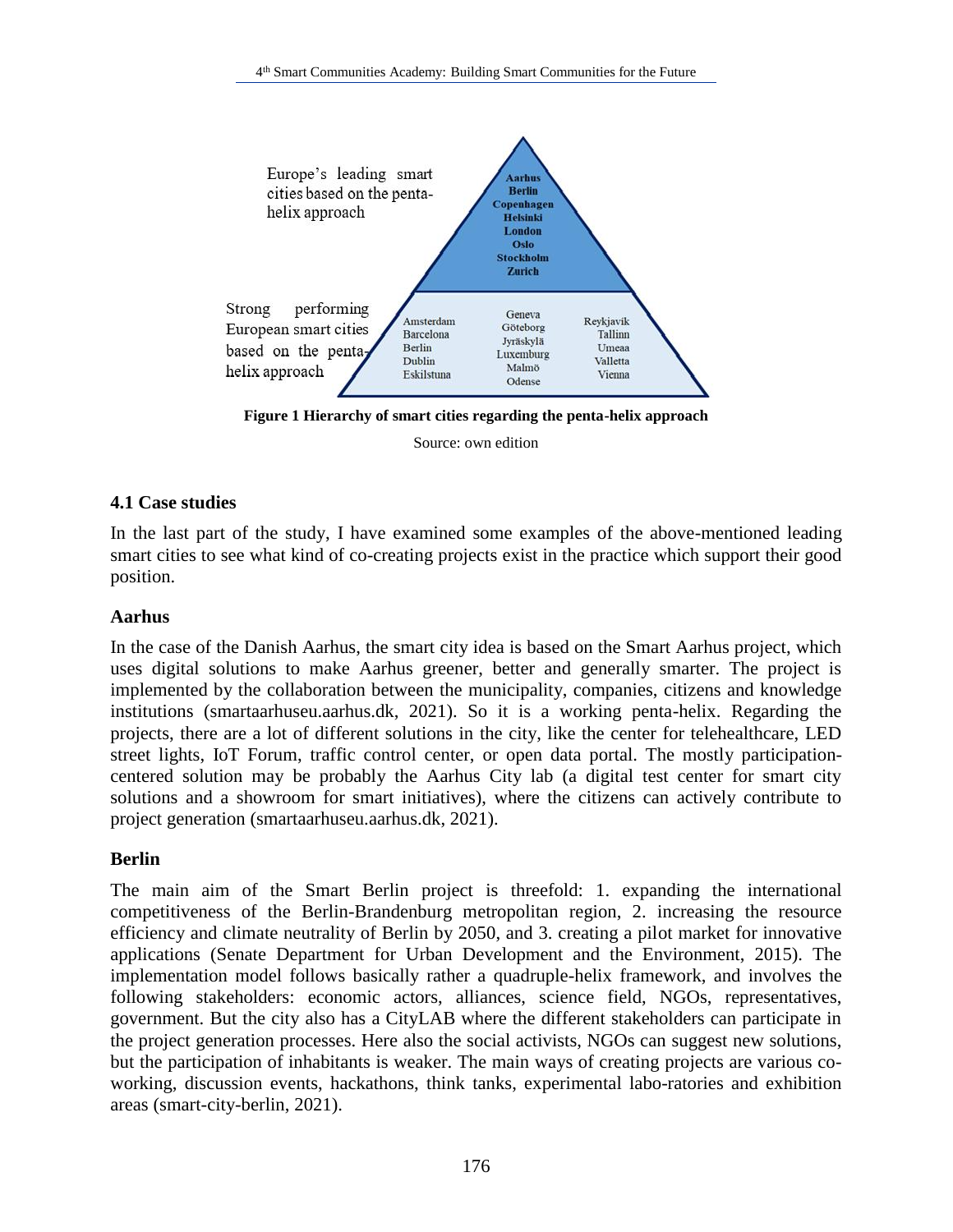### **Copenhagen**

In the smart strategy of the Danish capital there is a clearly declared citizens-come-first mindset, which means that regarding a lot of projects there is a strong co-creating process with the inhabitants. There are IoT living labs and voting platforms where "developers can submit a request for testing their smart city solution to the city's Street Lab. Once accepted, Copenhagen Street Lab offers full assistance to install and connect the solution to the existing infrastructure" (cities-today.com, 2021). There is also a Smart City Academy in the city, where there is an active cooperation among Anchor Cities, Corporate Partners, National Partners, and Academic Partners (stateofgreen.com, 2021).

### **Helsinki**

The Finnish capital creates a regional smart specialisation strategy together with its broader region Helsinki-Uusimaa as they think that the whole region is considered together as a knowledge and innovation hub. Here the citizens are also "active, creating together with companies and cities agile, user-focused services and solutions" (helsinkismart.fi, 2021). Besides that the whole city is an entire city-lab, to test the operability of creative businesses (myhelsinki.fi, 2021). Here the citizen-engagement is very strong, which can be verified by the fact that over 800 of Kalasatama's 3000 residents (a district of Helsinki) have already participated in developing new smart solutions (myhelsinki.fi, 2021).

### **London**

The city has launched the Smarter London Together project in 2018, and aims to transform the city into the most innovative/smart in the world. There are numerous priority axes connected to the idea of penta-helix, like the "more user-designed services" axis (they seek to realize Civic Innovation Challenges, or new civic platforms to engage citizens and communities), or the "improve city-wide collaboration" axis (collaboration of different systems). The innovation challenge for example creates good opportunities to test solutions together with the business leaders, science sphere, and government (Greater London Authority, 2018).

#### **Oslo**

The Smart Oslo Strategy aims to create a smarter, greener, more inclusive, and creative city for all citizens and besides that a living-lab is working in the city. Oslo has created a framework for innovation, tech and knowledge hubs. The citizen-participation appears in almost all projects generated in the city (grafill.no, 2018).

#### **Stockholm**

Stockholm would like to be a smart and connected city, and that is why the common goal is to achieve "A Stockholm for all". The smart city strategy is developed together with residents, academia, business through direct dialogues, social media, and work meetings (City of Stockholm, 2020). A good example of citizen-engagement projects can be the Maptionnaire online platform of urban planning which gives an opportunity for presenting the residents' ideas and opinions about public place designs (maptionnaire.com, 2021).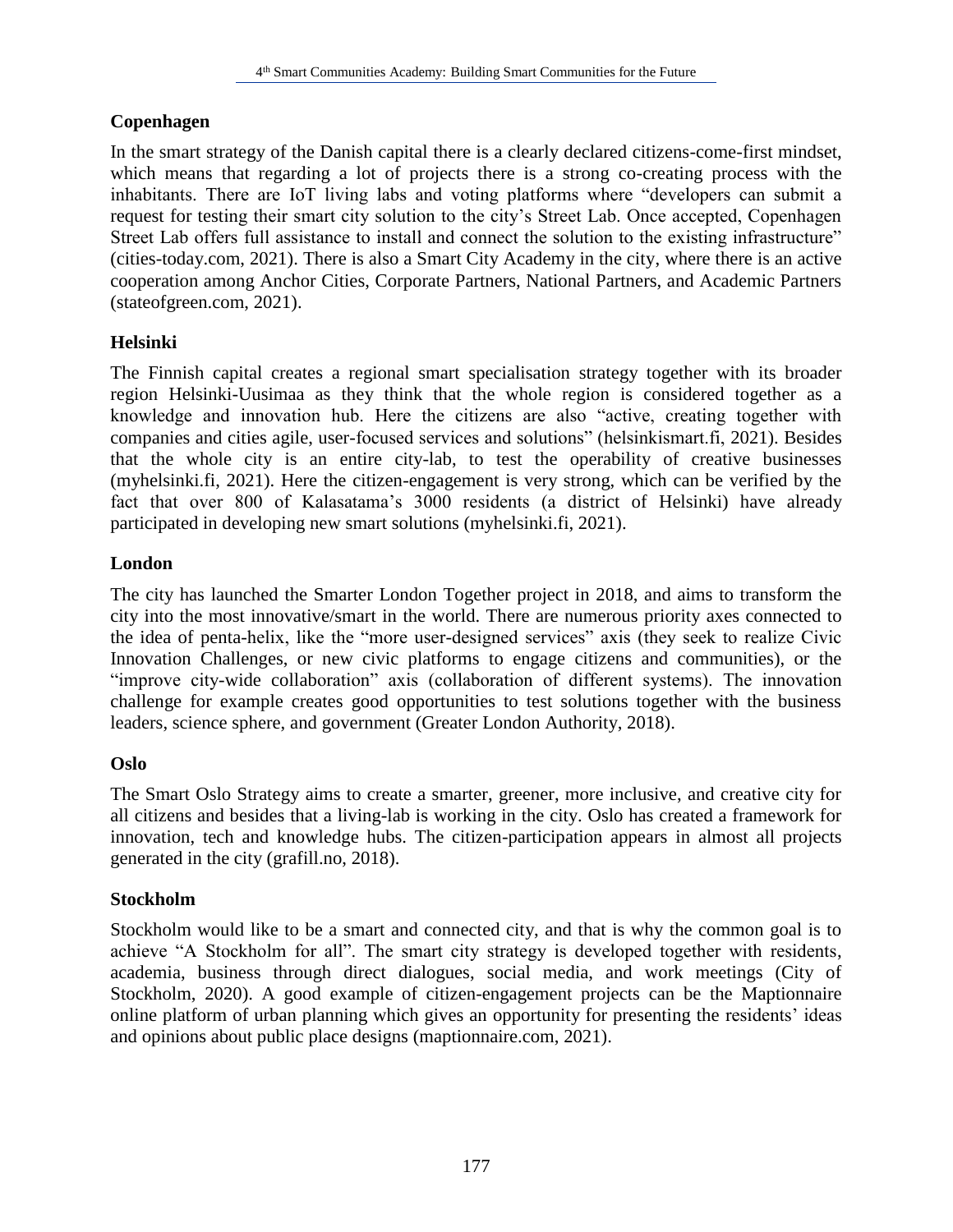#### **Zurich**

The grounding principles of Smart Zurich are the people-centric approach, connectedness and collaboration, openness and sovereignty, agileness (Stadtentwicklung Zurich, 2018). There is a working city lab in Zurich, which means a smart participation among the stakeholders; the specific urban projects are used to test innovative forms of participation and the involvement of various stakeholders. The main focus area is to connect people, organisations or infrastructures in such a way as to create social, ecological or economic added value (stadt-zurich.ch, 2021).

## **5. Conclusion**

This recent article analyzed the role of penta-helix approach in the case of the top performing smart cities in Europe. I have checked the role of citizen-engagement in the smart cities with the help of six ranking methods and have created homogenous clusters from the leading ones. As a synthesis of the results, I can conclude that the vast majority of top smart cities in Europe apply the penta-helix approach to some extent. Usually the Scandinavian cities use this approach more often, but there are also other regions among the best performing ones. The Top cities in Europe are the following (leading cities based on the penta-helix approach): Aarhus, Berlin, Copenhagen, Helsinki, London, Oslo, Stockholm and Zurich. However, these elements are not always a guarantee of success (top-down models can be also successful, e.g. Vienna), but can contribute strongly to a good overall position. It is also important to mention that this model of analysis has some limitations, and the list of ranking methods can be extended further, as for example Amsterdam or Barcelona are well-known practices of people-first thinking, living labs or innovation, but these 6 models don't verify their leading role. The analysed case studies of the best performing smart cities underlie the strong role of penta-helix approach by these entities, and the importance of people-centric thinking by the project generation of intelligent solutions.

#### **References**

- Arafah, Y., Winarso, H. (2017). Redefining smart city concept with resilience approach. *IOP Conf. Ser.: Earth Environ*. Sci. 70 012065
- Balland, P. A., Jara-Figueroa, C., Petralia, S. G., Steijn, M. P. A., Rigby, D. L., Hidalgo, C. A. (2020). Complex economic activities concentrate in large cities. *Nature Human Behaviour*, Vol 4, March 2020, pp. 248–254.
- Cabrera-Flores, M., López-Leyva, J., Peris-Ortiz, M., Orozco-Moreno, A., Francisco-Sánchez, J., Meza-Arballo, O. (2020). A framework of penta-helix model to improve the sustainable competitiveness of the wine industry in Baja California based on innovative natural resource management. *E3S Web of Conferences* 167, 06005.
- Calzada, I., Cowie, P. (2017). Beyond Smart and Data-driven City-regions? Rethinking Stakeholder-helixes Strategies. *Regions*, 308, 4, pp. 25–28. https://doi.org/10.1080/13673882.2017.11958675
- Calzada, I. (2020). Democratising Smart Cities? Penta-Helix Multistakeholder Social Innovation Framework. *Smart Cities* 2020, 3, pp. 1145–1173. https://doi.org/10.3390/smartcities3040057
- Caragliu, A., Del Bo, Ch., Nijkamp, P. (2009). Smart Cities in Europe. *Journal of Urban Technology,* 18, 0048, pp. 45–59.

cities-today.com (2021)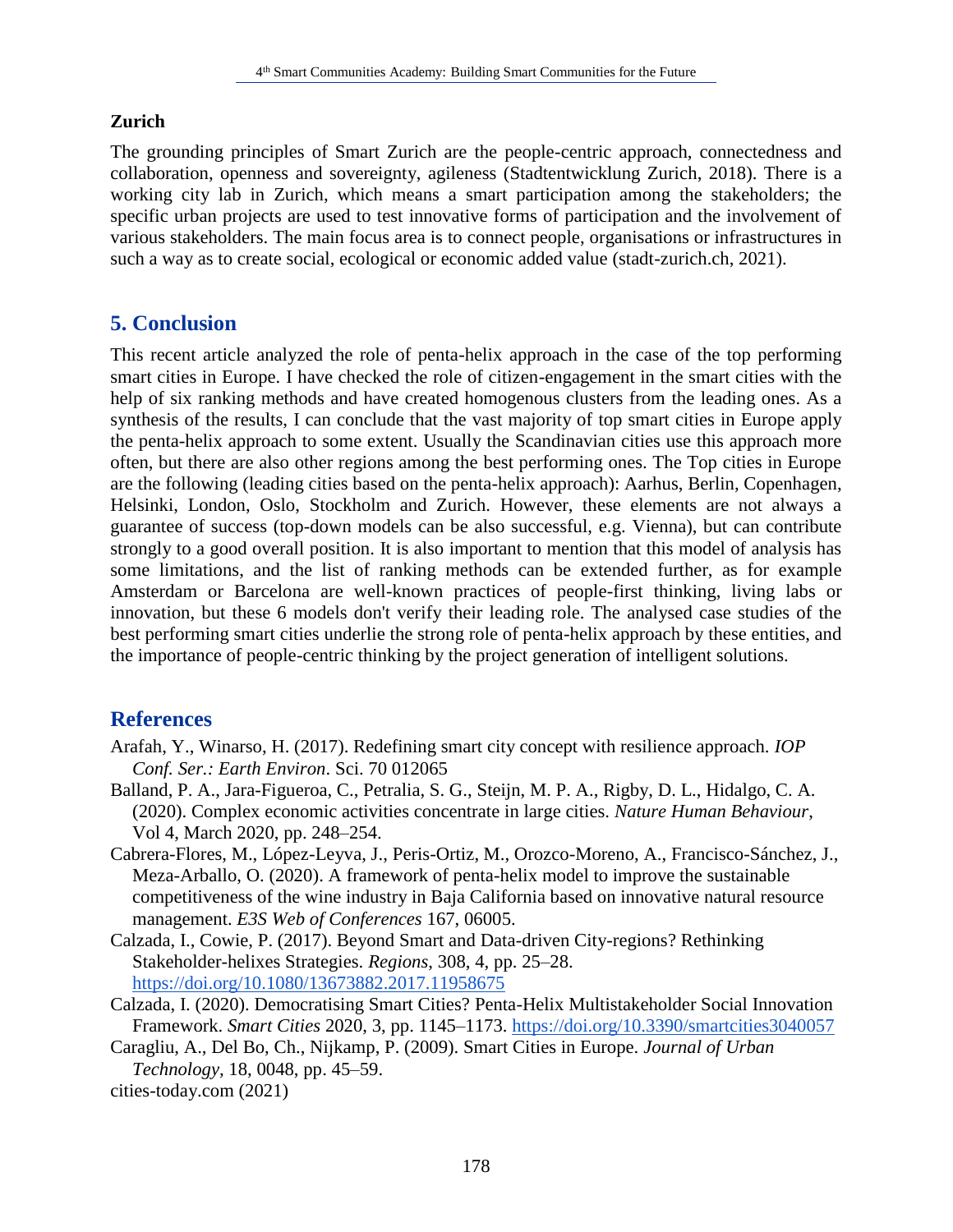City of Stockholm (2020). *Smart&Connected.* Brochure. https://international.stockholm.se/globalassets/ovriga-bilder-och-filer/smart-city/brochuresmart-and-connected.pdf downloaded: 20. 10. 2021.

Debnath, A., Isaksen, S. A., Mynster, A. S., Nielsen, J. U. (2020). *Smart Cities and Communities Infrastructure.* Whitepaper. https://forcetechnology.com/en/articles/smart-cities-communitiesinfrastructure-whitepaper downloaded: 05. 10. 2021.

Eden Strategy Institute (2018). *Top 50 Smart City Governments*. https://static1.squarespace.com/static/5b3c517fec4eb767a04e73ff/t/5b513c57aa4a99f62d168e 60/1532050650562/Eden-OXD\_Top+50+Smart+City+Governments.pdf downloaded: 22. 03. 2021.

- European Union (2016). *Using the Quadruple Helix Approach to Accelerate the Transfer of Research and Innovation Results to Regional Growth*. ISBN: 978-92-895-0890-2
- Giffinger, R., Fertner, C., Kramar, H., Kalasek, R., Pichler-Milanovic, N., Meijers, E. (2007). *Smart Cities: Ranking of European Medium-Sized Cities*. Vienna University of Technology, University of Ljubljana and Delft University of Technology.
- Giffinger, R., Kramar, H., Haindlmaier, G., Strohmayer, F. (2015). Ranking of larger European cities. http://www.smart-cities.eu/?cid=7&ver=4 downloaded: 20. 10. 2021.
- grafill.no (2018)
- Greater London Authority (2018). *Smarter London Together*. The Mayor's roadmap to transform London into the smartest city in the world.

https://www.london.gov.uk/sites/default/files/smarter\_london\_together\_v1.66\_-\_published.pdf downloaded: 20. 10. 2021.

Harrison, C., Eckman, B., Hamilton, R., Hartswick, P., Kalagnanam, J., Paraszczak, J., Williams, P. (2010). Foundations for Smarter Cities. *IBM Journal of Research and Development,* 54, 4, pp. 350–365.

helsinkismart.fi (2021)

- IESE (2020). *IESE Cities in Motion Index*. https://media.iese.edu/research/pdfs/ST-0542-E.pdf downloaded: 21. 03. 2021.
- IMD (2020). *Smart City Index 2020. A tool for action, an instrument for better lives for all citizens*. https://www.imd.org/globalassets/wcc/docs/smart\_city/smartcityindex\_2020.pdf downloaded: 21. 03. 2021.
- Komninos, N. (2011). Intelligent Cities: Variable Geometries of Spatial Intelligence. *Intelligent Buildings International*, 3, 3, pp. 172–188.
- Lim, S., Malek, J. A., Hussain, M. Y., Tahir, Z. (2018). Citizen participation in building citizencentric smart cities. *Geografia, Malaysian Journal of Society and Space* 14, 4, pp. 42-53. maptionnaire.com (2021)

myhelsinki.fi (2021)

Senate Department for Urban Development and the Environment (2015). *Smart City Strategy Berlin.* https://www.berlin-

partner.de/fileadmin/user\_upload/01\_chefredaktion/02\_pdf/02\_navi/21/Strategie\_Smart\_City\_ Berlin en.pdf downloaded: 20. 10. 2021.

Simonofski, A., Asensio, E. S., De Smedt, J., Snoeck, M. (2017). *Citizen Participation in Smart Cities, Evaluation Framework Proposal.* 19th IEEE Conference on Business Informatics. Conference Paper.

https://www.researchgate.net/publication/318744709\_Citizen\_Participation\_in\_Smart\_Cities\_ Evaluation\_Framework\_Proposal downloaded: 05. 10. 2021.

smartaarhuseu.aarhus.dk (2021)